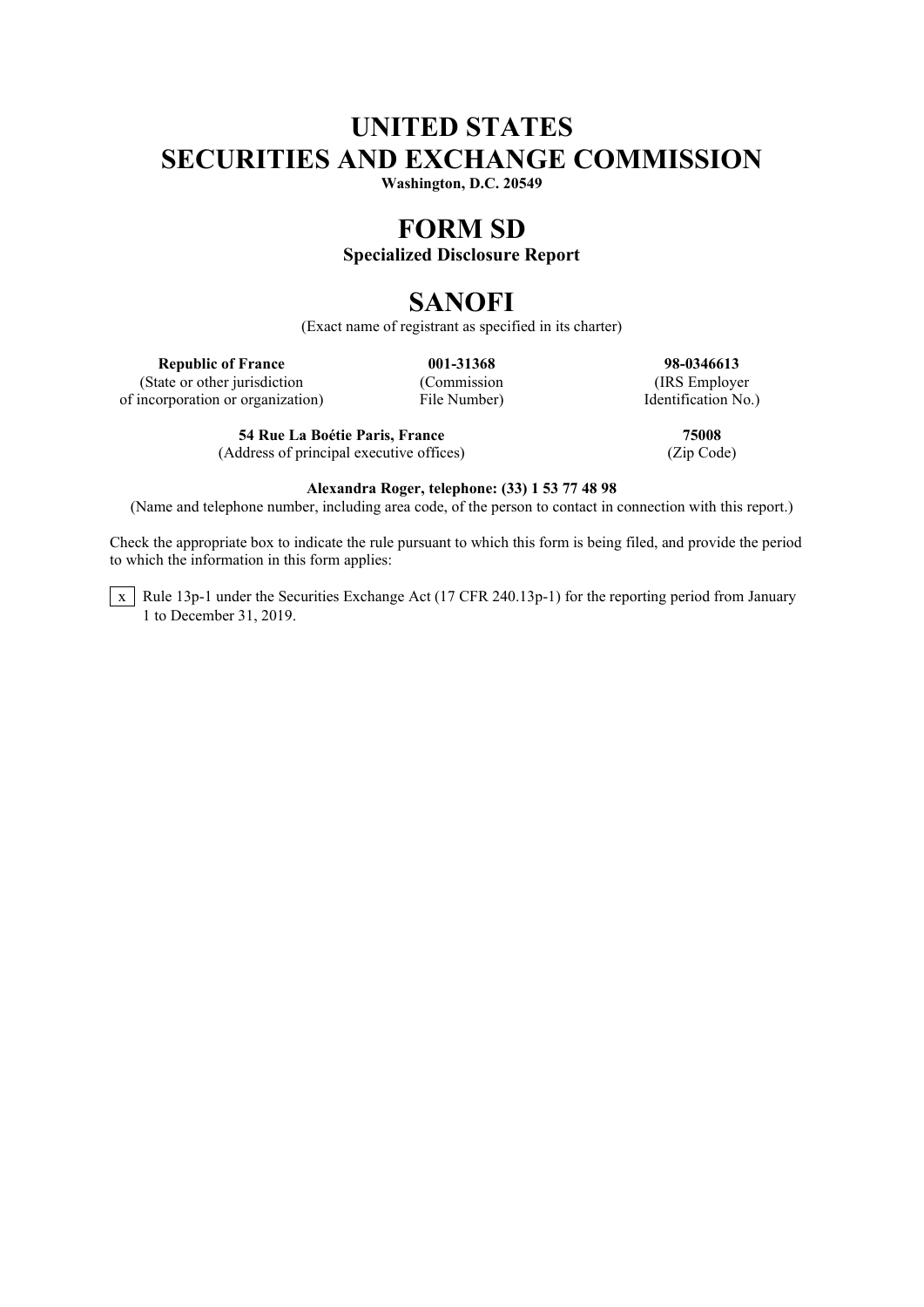### **Section 1 – Conflict Minerals Disclosure**

### **Item 1.01 Conflict Minerals Disclosure and Report**

#### **Conflict Minerals Disclosure**

Sanofi (including its consolidated subsidiaries, the "*Company*") is filing this Form SD pursuant to Rule 13p-1 under the Securities Exchange Act of 1934 for the reporting period from January 1, 2019 to December 31, 2019 (the "*Reporting Period*").

Rule 13p-1, through Form SD, requires the disclosure of certain information if a company manufactures or contracts to manufacture products for which certain "conflict minerals" (as defined below) are necessary to the functionality or production of such products. Form SD defines "*conflict minerals*" as: (i)(a) columbite-tantalite, (b) cassiterite, (c) gold and (d) wolframite, or their derivatives, which are currently limited to tantalum, tin and tungsten; or (ii) any other mineral or its derivatives determined by the U.S. Secretary of State to be financing conflict in the Democratic Republic of the Congo or an "adjoining country," as such term is defined in Form SD (collectively, the "*Covered Countries*").

The Company's operations may at times manufacture, or contract to manufacture, products for which conflict minerals are necessary to the functionality or production of those products (collectively, the "*products*").

#### *Reasonable Country of Origin Inquiry*

As required by Form SD, the Company has conducted a good faith reasonable country of origin inquiry ("*RCOI*") regarding the conflict minerals included in its products during the Reporting Period, which the Company refers to as the "*Subject Minerals*," to determine whether any such Subject Minerals originated in the Covered Countries and/or whether any of the Subject Minerals were from recycled or scrap sources, in accordance with Form SD and related guidance provided by the Securities and Exchange Commission ("*SEC*").

The results of the Company's RCOI regarding the Subject Minerals are set out below.

The Company's global supply chain is complex. In the course of its business operations, the Company may purchase materials and components containing conflict minerals. These materials and components may, in turn, be included in the Company's products. Because the Company does not purchase conflict minerals directly from mines, smelters or refiners, there are many third parties in the supply chain between the Company and the original sources of conflict minerals. As a result, the Company relies on its direct suppliers of materials to provide information regarding the origin of any conflict minerals that are included in their products.

The Company's procurement and industrial affairs departments worked together to search the Company's data base to identify where Subject Minerals were used in its products. As a result of this process, the Company identified a small number of suppliers of materials that provided materials or components containing Subject Minerals (collectively, the "*Covered Suppliers*"). The Company put in place a consultation of the Covered Suppliers to confirm whether the Subject Minerals contained in the materials or components come from Covered Countries. The Company inventoried the responses received from the Covered Suppliers.

No evidence of Covered Country origin has resulted from the RCOI process described above. The Company has no reason to believe that the Subject Minerals contained in its products during the Reporting Period may have originated in the Covered Countries.

As required by Form SD, the disclosure contained in this Form SD regarding the Company's RCOI is available on the Company's website located at http://www.sanofi.com. The content on, or accessible through,